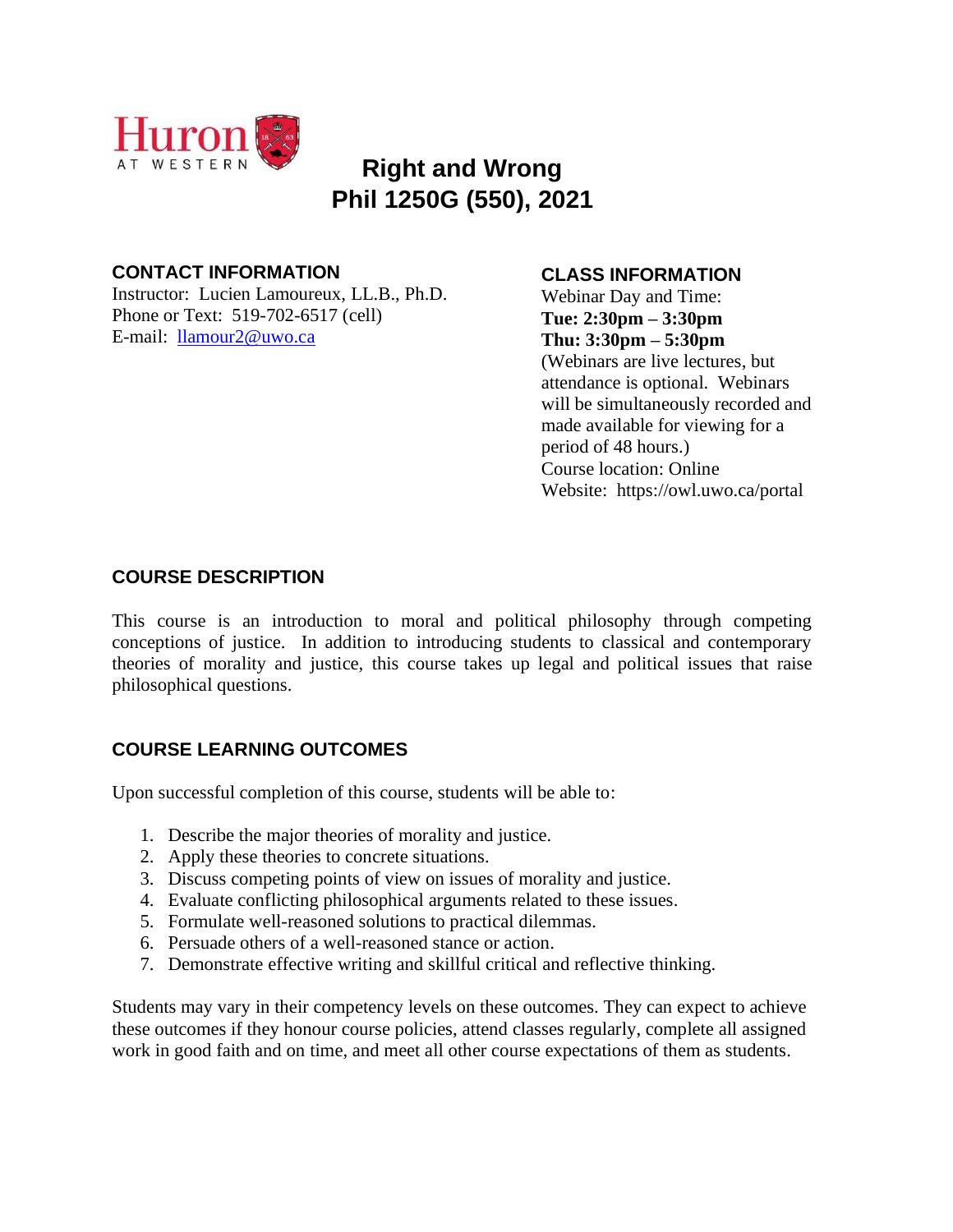# **ANTIREQUISITE(S)**

None. Students wishing to audit the course should consult with the instructor prior to or during the first week of classes.

# **PREREQUISITE(S)**

None.

# **COURSE STRUCTURE AND CONTENT**

3 lecture hours/week; 0.5 course.

Webinars will be integrated with reading materials, visual presentations, cases or discussions.

# **COURSE MATERIALS**

### **Required texts:**

Justice: A Reader, edited by Michael J. Sandel, Oxford University Press (2007). (Paperback ca be purchased from Western Bookstore.)

Writing Philosophy: A Guide for Canadian <sup>[17]</sup> Students, 2<sup>nd</sup> ed., Vaughn, Lewis and Scott McIntosh, Jillian, Oxford University Press (2012). (e-book that can be rented from: [https://www.vitalsource.com/en-ca/products/writing-philosophy-lewis-vaughn-jillian-scott](https://www.vitalsource.com/en-ca/products/writing-philosophy-lewis-vaughn-jillian-scott-v9780190161170)[v9780190161170\)](https://www.vitalsource.com/en-ca/products/writing-philosophy-lewis-vaughn-jillian-scott-v9780190161170)

# **COURSE REQUIREMENTS**

| <b>Discussion Forums</b>  | 10\% |
|---------------------------|------|
| First Essay (Due Feb. 25) | 20%  |
| Second Essay (Due Apr. 1) | 30%  |
| Final Essay Exam (TBA)    | 40%  |

# **COPYRIGHT AND INTELLECTUAL PROPERTY**

Webinars, PowerPoint lecture slides and notes, lists of readings, in-class activities, assignment guidelines, and other components of the course materials are typically the intellectual property of the instructor. Unauthorized reproduction through audio-recording, video-recording, photographing, sharing on social media, or posting on course-sharing websites is an infringement of copyright and is prohibited. Such action may be considered a Code of Conduct violation and lead to sanctions.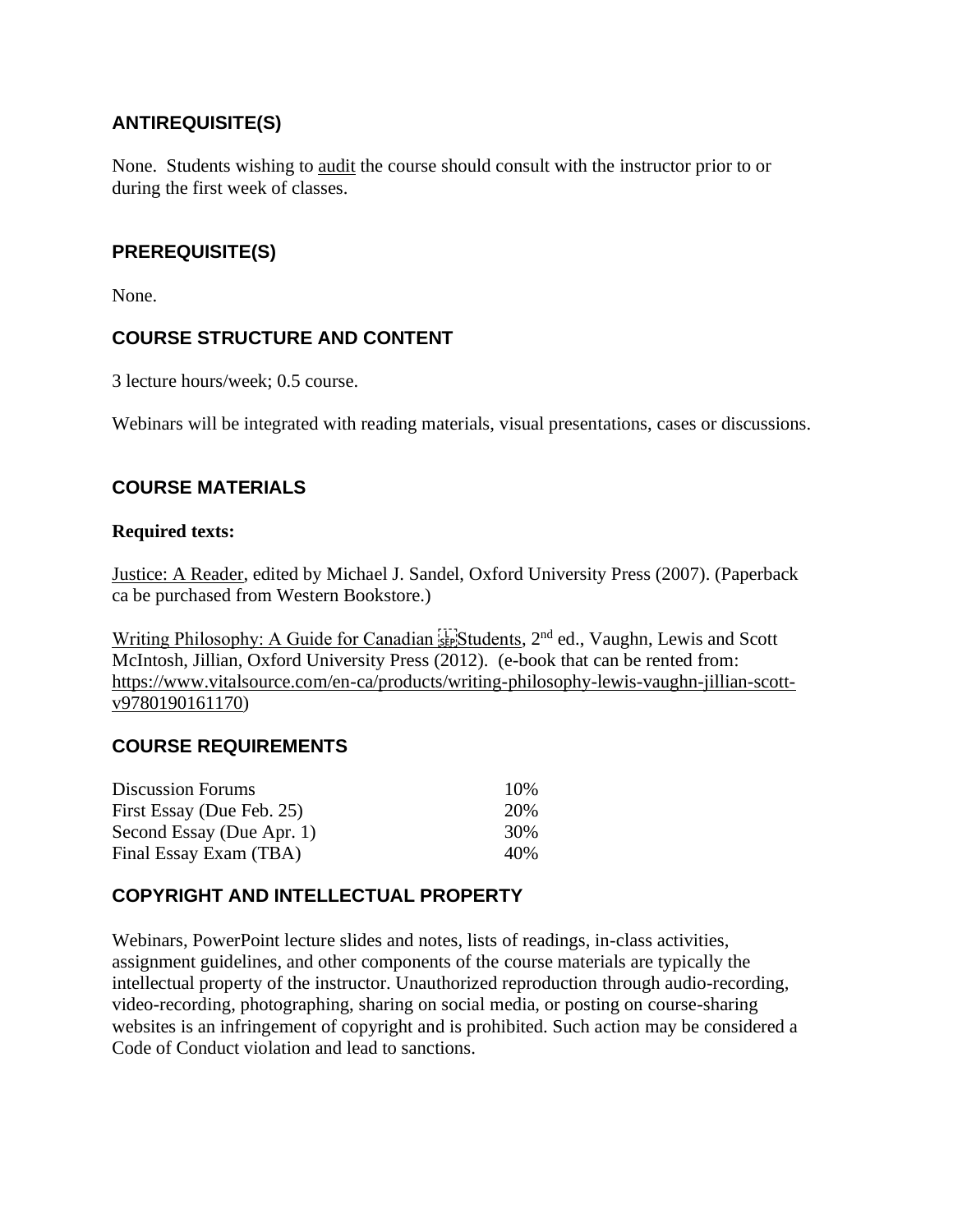# **EVALUATION**

### **Discussion Forums**

Students are expected to discuss and debate the readings and lecture material in online forums that have been set-up in OWL according to topic. A topic contribution should either engage the philosophical argument presented in an assigned reading for that topic, or another student's argumentative engagement with that argument. Do you agree or disagree with the philosopher/student? Why?

### **Essays**

Format**:** 5 double-spaced pages. Additional details will be provided.

Submission and Plagiarism Check**:** Essay must be submitted electronically to OWL prior to class on the due date.

Late Penalties**:** For the first essay only, submissions after the due date will be subject to a 5% penalty per calendar day. For the second essay, submissions after the due date will not be accepted without an academic accommodation.

Marking Criteria: The essay will be graded out of 50 according to the following criteria:

*Understanding***:** How well does the author understand and make judicious use of the relevant course material? How well does s/he understand the complexity of the issues involved? [15 marks]

*Argument*: Does the author use cogent arguments to support his or her position? Do the claims made in different parts of the paper follow from one another and are they consistent? [15 marks]

*Clarity***:** Is the author's position clear, with an explicitly articulated thesis, and is the paper clearly written overall? Does the paper answer the questions asked? Could another student at the same level who is not enrolled in the course understand the paper? [10 marks]

*Organization*: Does the author reveal a plan for the paper at the outset and does s/he follow that plan? Does the paper have an explicit overall direction? [5 marks]

*Style*: Does the author's paper use correct grammar and syntax? Have the guidelines for proper format been followed? Has the author cited sources where necessary, following a recognized style? [5 marks]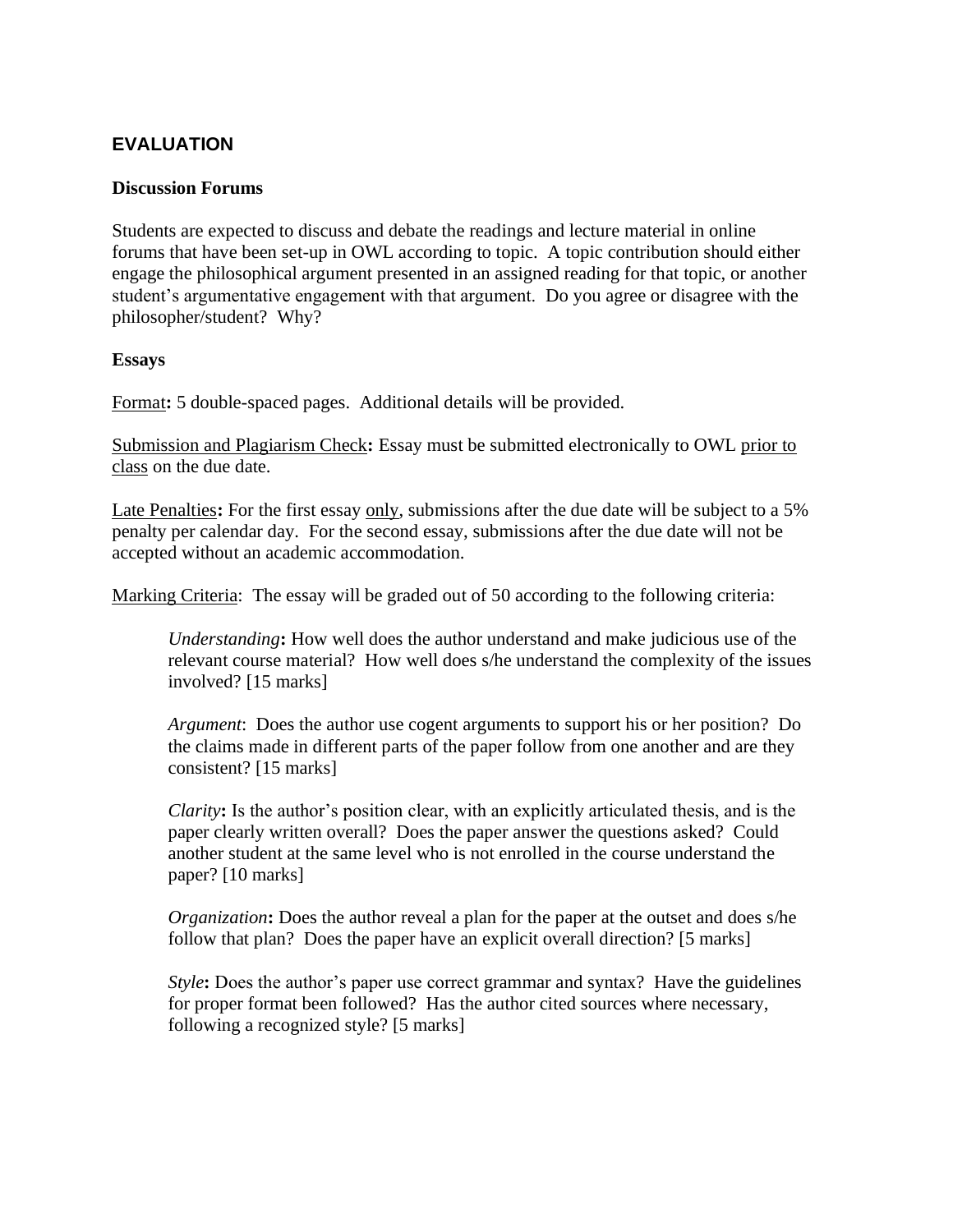#### **Final Essay Exam**

The format will be a take-home essay graded like the first and second essays to be submitted on a date determined by the Registrar's Office. Further details will be provided to the class later in the term.

### **ACADEMIC ACCOMMODATION**

For course components worth 10% or more of the total course grade, please see the Academic Policies and Regulations section at the end of this course outline or consult the Academic Calendar.

For course components worth less than 10% of the total course grade, an academic accommodation will still be required. Supporting documentation should be submitted to your Academic Advisor if you choose not to self-report or self-reporting is not an option.

| <b>Date</b>   | <b>Topic</b>              | <b>Readings</b>     | <b>Assignments</b> |
|---------------|---------------------------|---------------------|--------------------|
|               |                           |                     | (Due Thursday)     |
| Jan 12, 14    | Introduction              | Chapter 1           |                    |
|               | Utilitarianism            | Chapter 2           |                    |
| Jan 19, 21    | Libertarianism            | Chapter 3           |                    |
| Jan 26, 28    | <b>Property Rights</b>    | Chapter 4           |                    |
| Feb $2, 4$    | <b>Markets and Morals</b> | Chapter 5           |                    |
| Feb 9, 11     | Freedom as                | Chapter 6           |                    |
|               | Autonomy                  |                     |                    |
| Feb 16, 18    |                           | <b>Reading Week</b> |                    |
| Feb 23, 25    | Justice as Fairness       | Chapter 7           | Essay $#1$         |
| Mar 2, 4      | Equality,                 | Chapter 8           |                    |
|               | Entitlement and           |                     |                    |
|               | Merit                     |                     |                    |
| Mar 9, 11     | <b>Affirmative Action</b> | Chapter 9           |                    |
| Mar 16, 18    | Justice and Virtue        | Chapter 10          |                    |
| Mar 23, 25    | Disability and            | Chapter 11          |                    |
|               | Discrimination            |                     |                    |
| Mar 30, Apr 1 | Justice, Community        | Chapter 12          | Essay $#2$         |
|               | and Membership            |                     |                    |
| Apr 6, 8      | Moral Argument and        | Chapters 13, 14     |                    |
|               | <b>Liberal Toleration</b> |                     |                    |
|               | Same-Sex Marriage         |                     |                    |

## **Proposed Reading Syllabus (subject to revision)**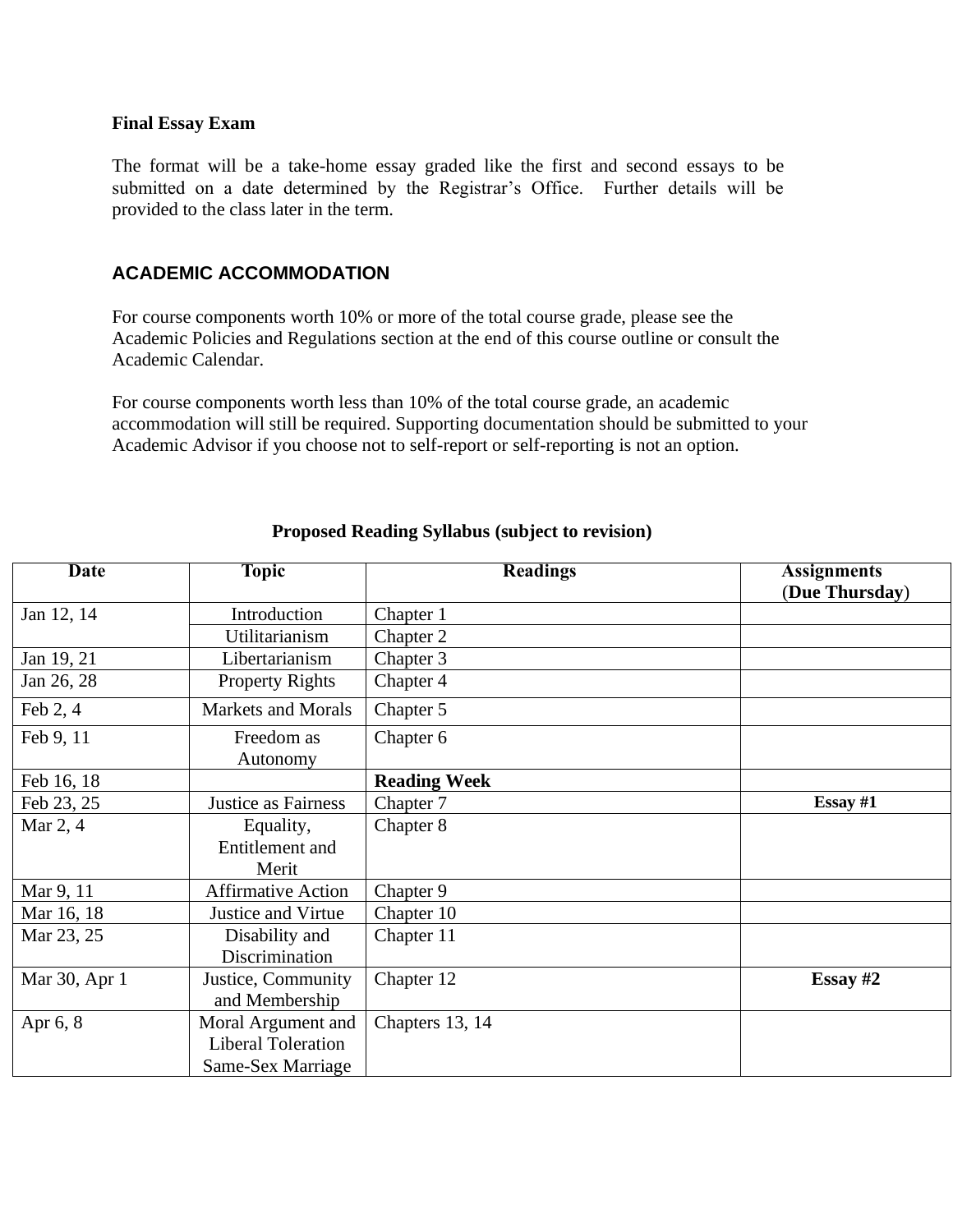## **Appendix to Course Outlines: Academic Policies & Regulations 2020 - 2021**

#### **Prerequisite and Antirequisite Information**

Students are responsible for ensuring that they have successfully completed all course prerequisites and that they have not completed any course antirequisites. Unless you have either the requisites for this course or written special permission from your Dean to enrol in it without them, you may be removed from this course and it will be deleted from your record. If you enrol in this course despite having already taken an antirequisite you may be removed from this course and it will be deleted from your record. Removals for these reasons may not be appealed. You will receive no adjustment to your fees in the event that you are dropped from a course for failing to have the necessary prerequisites or for having already taken the antirequisites.

#### **Conduct of Students in Classes, Lectures, and Seminars**

Membership in the community of Huron University College and Western University implies acceptance by every student of the principle of respect for the rights, responsibilities, dignity and well-being of others and a readiness to support an environment conducive to the intellectual and personal growth of all who study, work and live within it. Upon registration, students assume the responsibilities that such registration entails. The academic and social privileges granted to each student are conditional upon the fulfillment of these responsibilities.

While in the physical classroom or online classroom, students are expected to behave in a manner that supports the learning environment of others. Students can avoid any unnecessary disruption of the class by arriving in sufficient time and ready for the start of the class, by remaining silent while the professor is speaking or another student has the floor, and by taking care of personal needs prior to the start of class. If a student is late, or knows that he/she will have to leave class early, be courteous: enter and leave quietly. Please see the Code of Student Conduct at: [www.huronuc.on.ca/sites/default/files/pdfs/Code%20of%20Student%20Conduct.pdf.](http://www.huronuc.on.ca/sites/default/files/pdfs/Code%20of%20Student%20Conduct.pdf)

#### **Technology**

It is not appropriate to use technology (such as, but not limited to, laptops, cell phones) in the classroom for non-classroom activities. Such activity is disruptive and distracting to other students and to the instructor, and can inhibit learning. Students are expected to respect the classroom environment and to refrain from inappropriate use of technology and other electronic devices in class.

#### **Adding / Dropping Courses**

If you think that you are too far behind to catch up or that your workload is not manageable, you should consult your Academic Advisor. If you are considering reducing your workload by dropping one or more courses, this must be done by the appropriate deadlines. Please refer to the Huron website, <https://huronatwestern.ca/academic-advising> or review the list of official Sessional Dates on the Academic Calendar, available here: [http://www.westerncalendar.uwo.ca/SessionalDates.cfm.](http://www.westerncalendar.uwo.ca/SessionalDates.cfm)

You should consult with the course instructor and the Academic Advisor who can help you consider alternatives to dropping one or more courses. Note that dropping a course may affect OSAP and/or Scholarship/Bursary eligibility.

#### **Class Cancellations**

In the event of a cancellation of class, every effort will be made to post all relevant information on the OWL class site and on the Huron website at, https://huronatwestern.ca/about/accessibility.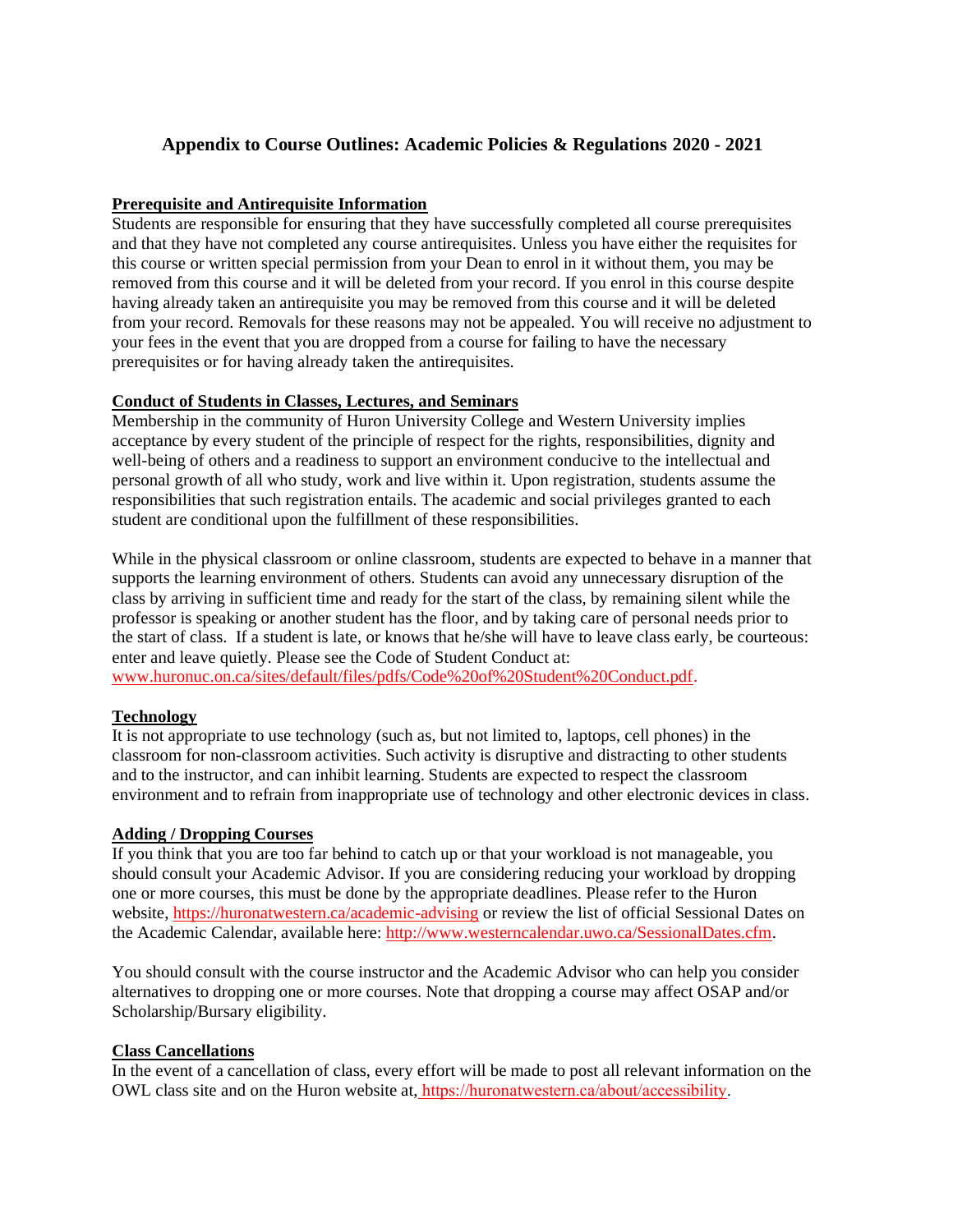#### **Attendance Regulations for Examinations**

A student is entitled to be examined in courses in which registration is maintained, subject to the following limitations:

- 1) A student may be debarred from writing the final examination for failure to maintain satisfactory academic standing throughout the year.
- 2) Any student who, in the opinion of the instructor, is absent too frequently from class or laboratory periods in any course will be reported to the Dean of the Faculty offering the course (after due warning has been given). On the recommendation of the Department concerned, and with the permission of the Dean of that Faculty, the student will be debarred from taking the regular examination in the course. The Dean of the Faculty offering the course will communicate that decision to the Dean of the Faculty of registration.

Please see the policy on Attendance Regulations for Examinations here: [https://www.uwo.ca/univsec/pdf/academic\\_policies/exam/attendance.pdf.](https://www.uwo.ca/univsec/pdf/academic_policies/exam/attendance.pdf)

#### **Academic Student Support Services**

For advice on course selections, degree requirements, and for assistance with requests for medical accommodation, students should email an Academic Advisor in Huron's Student Support Services at [huronsss@uwo.ca.](mailto:huronsss@uwo.ca) An outline of the range of services offered is found on the Huron website at: <https://huronatwestern.ca/academic-advising> .

Department Chairs, Program Directors and Coordinators are also able to answer questions about individual programs. Contact information can be found on the Huron website at: <https://huronatwestern.ca/contact/contact-directory> .

#### **Copyright Regarding Course Material**

Lectures and course materials, including PowerPoint presentations, tests, outlines, and similar materials are protected by copyright. Faculty members are the exclusive owner of copyright in those materials they create. Students may take notes and make copies for their own use. Students may not allow others to reproduce or distribute lecture notes and course materials publicly (whether or not a fee is charged) without the express written consent of a faculty member. Similarly, students own copyright in their own original papers and exam essays. If a faculty member is interested in posting a student's answers or papers on the course website he/she should ask for the student's written permission.

#### **Statement on Academic Integrity**

The International Centre for Academic Integrity defines academic integrity as "a commitment, even in the face of adversity, to five fundamental values: honesty, trust, fairness, respect, and responsibility. From these values flow principles of behaviour that enable academic communities to translate ideals to action." (CAI Fundamental Values Project, 1999).

A lack of academic integrity is indicated by such behaviours as the following:

- Cheating on tests;
- Fraudulent submissions online;
- Plagiarism in papers submitted (including failure to cite and piecing together unattributed sources);
- Unauthorized resubmission of course work to a different course;
- Helping someone else cheat;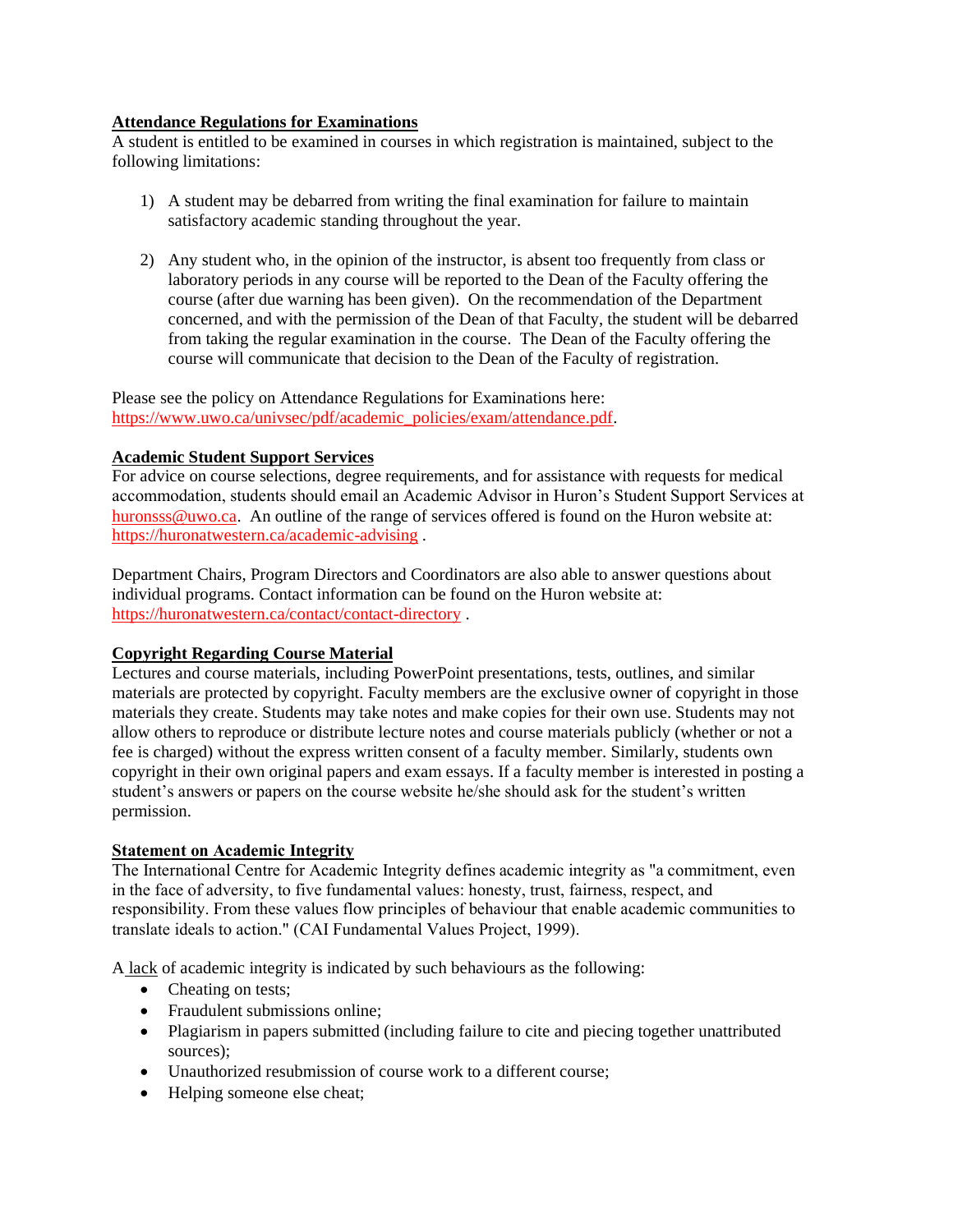- Unauthorized collaboration;
- Fabrication of results or sources;
- Purchasing work and representing it as one's own.

#### **Academic Integrity: Importance and Impact**

Being at university means engaging with a variety of communities in the pursuit and sharing of knowledge and understanding in ways that are clear, respectful, efficient, and productive. University communities have established norms of academic integrity to ensure responsible, honest, and ethical behavior in the academic work of the university, which is best done when sources of ideas are properly and fully acknowledged and when responsibility for ideas is fully and accurately represented.

In the academic sphere, unacknowledged use of another's work or ideas is not only an offence against the community of scholars, it is also an obstacle to academic productivity. It may also be understood as fraud and may constitute an infringement of legal copyright.

A university is a place for fulfilling one's potential and challenging oneself, and this means rising to challenges rather than finding ways around them. The achievements in an individual's university studies can only be fairly evaluated quantitatively through true and honest representation of the actual learning done by the student. Equity in assessment for all students is ensured through fair representation of the efforts by each.

Acting with integrity at university constitutes a good set of practices for maintaining integrity in later life. Offences against academic integrity are therefore taken very seriously as part of the university's work in preparing students to serve, lead, and innovate in the world at large.

A university degree is a significant investment of an individual's, and the public's, time, energies, and resources in the future, and habits of academic integrity protect that investment by preserving the university's reputation and ensuring public confidence in higher education.

**Students found guilty of plagiarism will suffer consequences ranging from a grade reduction, to failure in the course, to expulsion from the university. In addition, a formal letter documenting the offence will be filed in the Dean's Office, and this record of the offence will be retained in the Dean's Office for the duration of the student's academic career at Huron University College.**

#### **Statement on Academic Offences**

Scholastic offences are taken seriously and students are directed to read the appropriate policy, specifically, the definition of what constitutes a Scholastic Offence, as per the Academic Calendar: [http://www.westerncalendar.uwo.ca/PolicyPages.cfm?PolicyCategoryID=1&Command=showCatego](http://www.westerncalendar.uwo.ca/PolicyPages.cfm?PolicyCategoryID=1&Command=showCategory&SelectedCalendar=Live&ArchiveID=#SubHeading_189) [ry&SelectedCalendar=Live&ArchiveID=#SubHeading\\_189](http://www.westerncalendar.uwo.ca/PolicyPages.cfm?PolicyCategoryID=1&Command=showCategory&SelectedCalendar=Live&ArchiveID=#SubHeading_189) .

#### **Turnitin.com**

All required papers may be subject to submission for textual similarity review to the commercial plagiarism detection software under license to the University for the detection of plagiarism. All papers submitted for such checking will be included as source documents in the reference database for the purpose of detecting plagiarism of papers subsequently submitted to the system. Use of the service is subject to the licensing agreement, currently between The University of Western Ontario and Turnitin.com [\(https://www.turnitin.com/\)](https://www.turnitin.com/).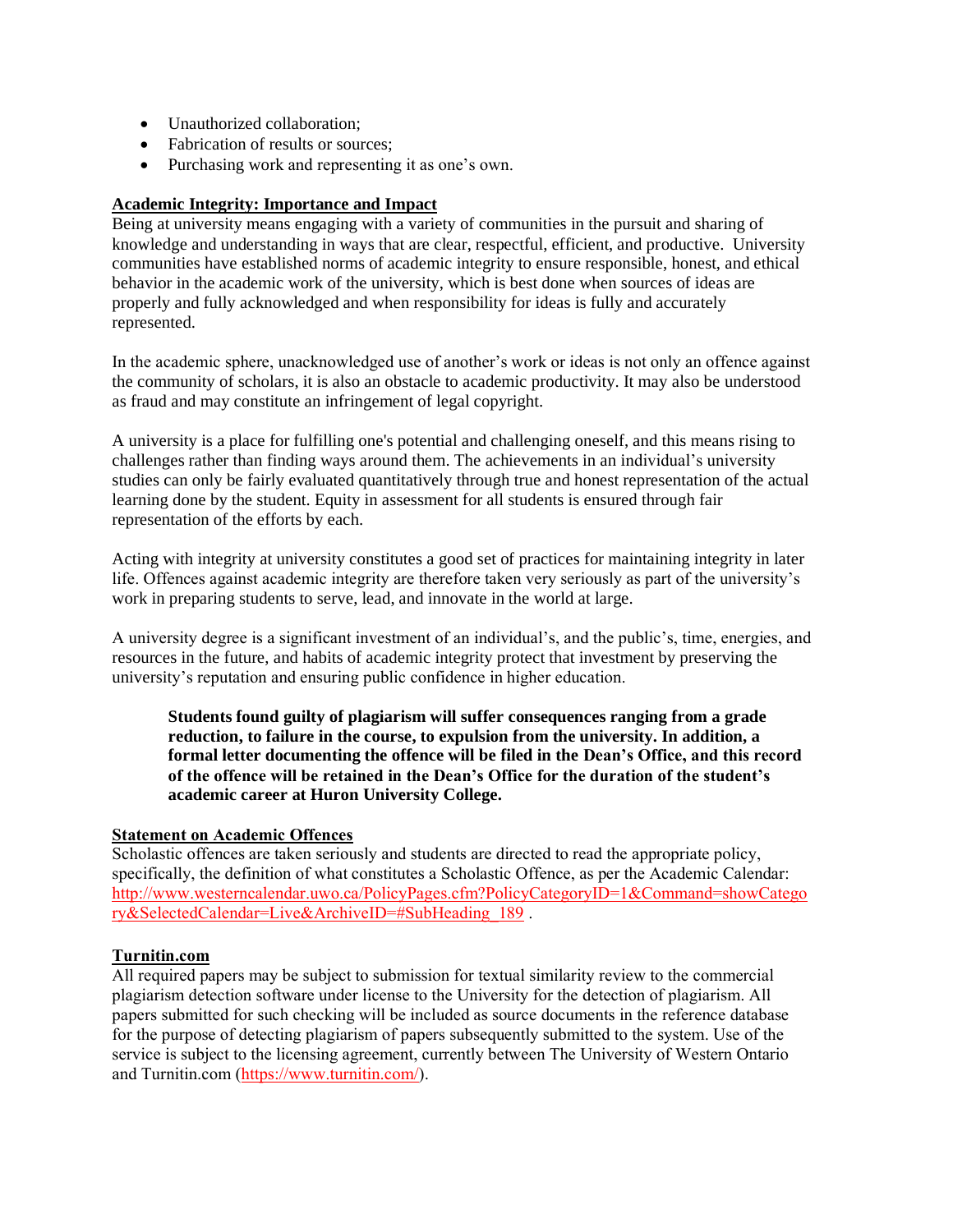### **Computer-Marked Tests/Exams**

Computer-marked multiple-choice tests and/or exams may be subject to submission for similarity review by software that will check for unusual coincidences in answer patterns that may indicate cheating.

#### **Clickers**

Personal Response Systems ("clickers") may be used in some classes. If clickers are to be used in a class, it is the responsibility of the student to ensure that the device is activated and functional. Students must see their instructor if they have any concerns about whether the clicker is malfunctioning. Students must use only their own clicker. If clicker records are used to compute a portion of the course grade:

- the use of somebody else's clicker in class constitutes a scholastic offence
- the possession of a clicker belonging to another student will be interpreted as an attempt to commit a scholastic offence.

#### **Academic Accommodation for Students With Disabilities**

Students who require **special** accommodation for tests and/or other course components must make the appropriate arrangements with the Student Development Centre (SDC). Further details concerning policies and procedures may be found at: [http://academicsupport.uwo.ca/.](http://academicsupport.uwo.ca/)

Please review the full policy at,

[https://www.uwo.ca/univsec/pdf/academic\\_policies/appeals/Academic%20Accommodation\\_disabiliti](https://www.uwo.ca/univsec/pdf/academic_policies/appeals/Academic%20Accommodation_disabilities.pdf) [es.pdf.](https://www.uwo.ca/univsec/pdf/academic_policies/appeals/Academic%20Accommodation_disabilities.pdf)

#### **Academic Consideration for Missed Work**

Students who are seeking academic consideration for missed work during the semester may submit a self-reported absence form online provided that the absence is 48 hours or less and the other conditions specified in the Senate policy at

[https://www.uwo.ca/univsec/pdf/academic\\_policies/appeals/Academic\\_Consideration\\_for\\_absences.p](https://www.uwo.ca/univsec/pdf/academic_policies/appeals/Academic_Consideration_for_absences.pdf) [df](https://www.uwo.ca/univsec/pdf/academic_policies/appeals/Academic_Consideration_for_absences.pdf) are met.

Students whose absences are expected to last longer than 48 hours, or where the other conditions detailed in the policy are not met (e.g., work is worth more than 30% of the final grade, the student has already used 2 self-reported absences, the absence is during the final exam period), may receive academic consideration by submitting a Student Medical Certificate (for illness) or other appropriate documentation (for compassionate grounds). The Student Medical Certificate is available online at [https://www.uwo.ca/univsec/pdf/academic\\_policies/appeals/medicalform.pdf](https://www.uwo.ca/univsec/pdf/academic_policies/appeals/medicalform.pdf) .

All students pursuing academic consideration, regardless of type, must contact their instructors no less than 24 hours following the end of the period of absence to clarify how they will be expected to fulfill the academic responsibilities missed during their absence. **Students are reminded that they should consider carefully the implications of postponing tests or midterm exams or delaying submission of work, and are encouraged to make appropriate decisions based on their specific circumstances.**

Students who have conditions for which academic accommodation is appropriate, such as disabilities or ongoing or chronic health conditions, should work with Accessible Education Services to determine appropriate forms of accommodation.

#### **Requests for Academic Consideration Using the Self-Reported Absence Form**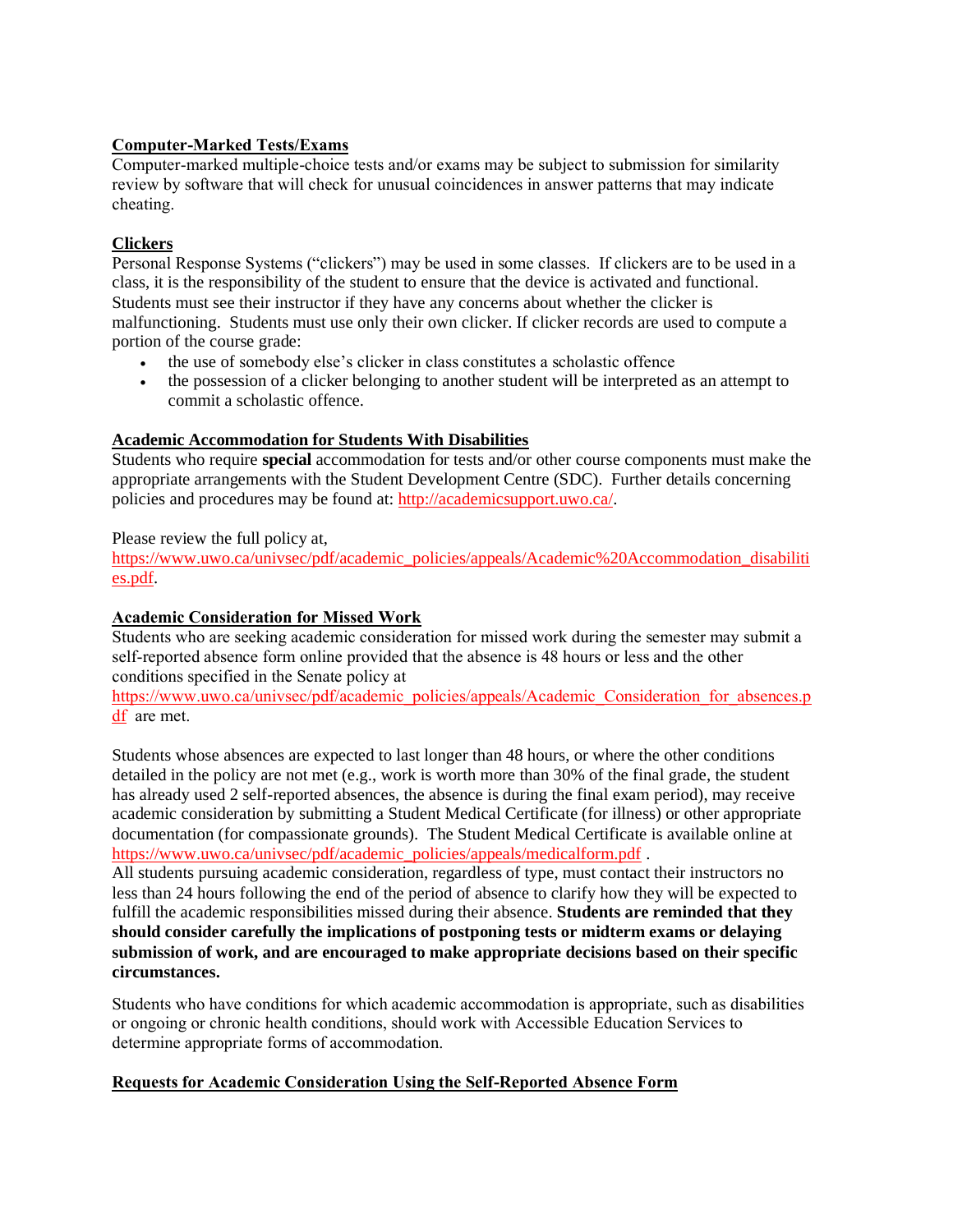Students who experience an unexpected illness or injury or an extenuating circumstance (48 hours or less) that is sufficiently severe to temporarily render them unable to meet academic requirements (e.g., attending lectures or labs, writing tests or midterm exams, completing and submitting assignments, participating in presentations) should self-declare using the online Self-Reported Absence portal. This option should be used in situations where the student expects to resume academic responsibilities within 48 hours or less.

Please note the following conditions that are in place for self-reporting of medical or extenuating circumstances:

- Students will be allowed **a maximum of two self-reported absences** between September and April and one self-reported absence between May and August;
- Any absences in excess of the number designated in clause a above, regardless of duration, will require students to present a [Student Medical Certificate \(SMC\),](https://www.uwo.ca/univsec/pdf/academic_policies/appeals/medicalform.pdf) signed by a licensed medical or mental health practitioner, detailing the duration and severity of illness, or appropriate documentation supporting extenuating circumstances to the Academic Counselling unit in their Faculty of registration no later than two business days after the date specified for resuming responsibilities.
- Self-reported absences will not be allowed for scheduled final examinations; for midterm examinations scheduled during the December examination period; or for final lab examinations scheduled during the final week of term.
- Self-reporting may not be used for assessments (e.g. midterm exams, tests, reports, presentations, or essays) worth more than 30% of any given course.
- Students must be in touch with their instructors **no later than 24 hours after the end of the period covered by the Self-Reported Absence form**, to clarify how they will be expected to fulfil the academic expectations they may have missed during the absence.

Please review the full policy at, [https://www.uwo.ca/univsec/pdf/academic\\_policies/appeals/accommodation\\_illness.pdf](https://www.uwo.ca/univsec/pdf/academic_policies/appeals/accommodation_illness.pdf) .

### **Policy on "Academic" Accommodation - Medical / Non-Medical Grounds**

### **(a) Medical Grounds for assignments** *worth 10% or more of final grade***: Go directly to Huron Support Services/ Academic Advising, or emai[l huronsss@uwo.ca](mailto:huronsss@uwo.ca)** .

University Senate policy, which can be found at,

[https://www.uwo.ca/univsec/pdf/academic\\_policies/appeals/accommodation\\_medical.pdf](https://www.uwo.ca/univsec/pdf/academic_policies/appeals/accommodation_medical.pdf) , requires that all student requests for accommodation on medical grounds for assignments worth 10% or more of the final grade be made directly to the academic advising office of the home faculty (for Huron students, the "home faculty" is Huron), with supporting documentation in the form (minimally) of the Senate-approved Student Medical Certificate found at:

[https://www.uwo.ca/univsec/pdf/academic\\_policies/appeals/medicalform.pdf](https://www.uwo.ca/univsec/pdf/academic_policies/appeals/medicalform.pdf).

The documentation is submitted in confidence and will not be shown to instructors. The advisors will contact the instructor when the medical documentation is received, and will outline the severity and duration of the medical challenge as expressed on the Student Medical Certificate and in any other supporting documentation. The student will be informed that the instructor has been notified of the presence of medical documentation, and will be instructed to work as quickly as possible with the instructor on an agreement for accommodation.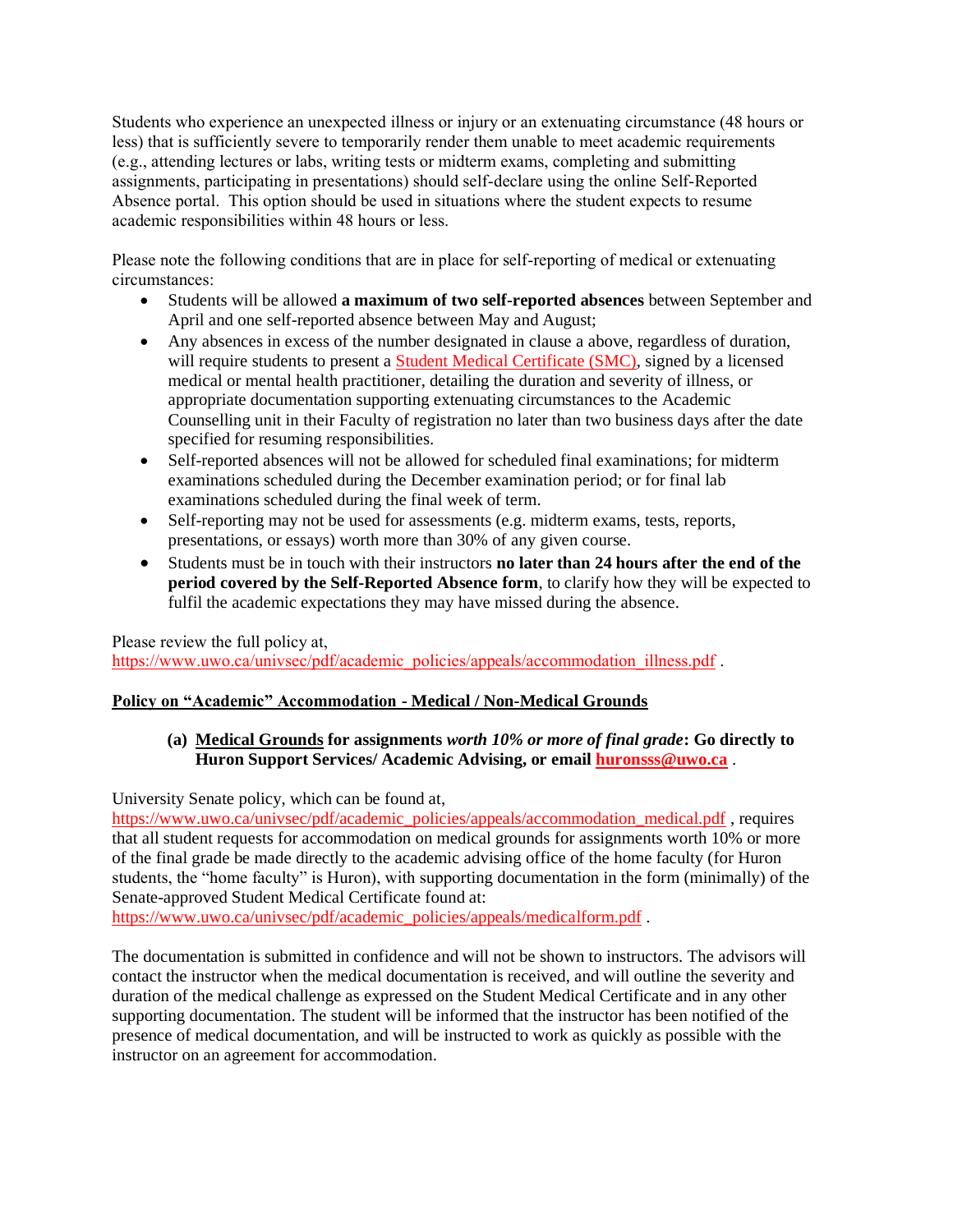The instructor will not normally deny accommodation where appropriate medical documentation is in place and where the duration it describes aligns with the due date(s) of assignment(s). Before denying a request for accommodation on medical grounds, the instructor will consult with the Dean. The instructor's decision is appealable to the Dean.

#### **(b) Accommodation on Medical Grounds for assignments worth** *less than 10%* **of final grade: Consult Instructor Directly**

When seeking accommodation on medical grounds for assignments worth less than 10% of the final course grade, the student should contact the instructor directly. The student need only share broad outlines of the medical situation. The instructor **may** require the student to submit documentation to the academic advisors, in which case she or he will advise the student and inform the academic advisors to expect documentation. The instructor may not collect medical documentation. The advisors will contact the instructor when the medical documentation is received, and will outline the severity and duration of the medical challenge as expressed on the Student Medical Certificate and in any other supporting documentation. The student will be informed that the instructor has been notified of the presence of medical documentation, and will be instructed to work as quickly as possible with the instructor on an agreement for accommodation.

The instructor will not normally deny accommodation where appropriate medical documentation is in place and where the duration it describes aligns with the due date(s) of assignment(s). Before denying a request for accommodation on medical grounds, the instructor will consult with the Dean. The instructor's decision is appealable to the Dean.

### **(c) Non-Medical Grounds: Consult Huron Support Services/ Academic Advising**

Where the grounds for seeking accommodation are not medical (e.g. varsity sports, religious, compassionate, bereavement) the student should contact an academic advisor directly. All accommodation requests must include a completed [Accommodation Request Form.](https://huronatwestern.ca/sites/default/files/pdfs/ACCOMMODATION_REQUEST.pdf) Late penalties may apply at the discretion of the instructor.

Where a student seeks accommodation on non-medical grounds where confidentiality is a concern, the student should approach an academic advisor with any documentation available. The advisors will contact the instructor after the student's request is received, and will outline the severity and duration of the challenge without breaching confidence. The student will be informed that the instructor has been notified that significant circumstances are affecting or have affected the student's ability to complete work, and the student will be instructed to work as quickly as possible with the instructor on an agreement for accommodation. Before denying a request for accommodation where documentation has been submitted to an academic advisor, the instructor will consult with the Dean. The instructor's decision is appealable to the Dean.

# **Mental Health & Wellness Support at Huron and Western**

University students may encounter setbacks from time to time that can impact academic performance. Huron offers a variety of services that are here to support your success and wellbeing. Please visit <https://huronatwestern.ca/student-life-campus/student-services/wellness-safety> for more information or contact staff directly:

Wellness Services: [huronwellness@huron.uwo.ca](mailto:huronwellness@huron.uwo.ca) Community Safety Office: [safety@huron.uwo.ca](mailto:safety@huron.uwo.ca) Chaplaincy: [gthorne@huron.uwo.ca](mailto:gthorne@huron.uwo.ca)